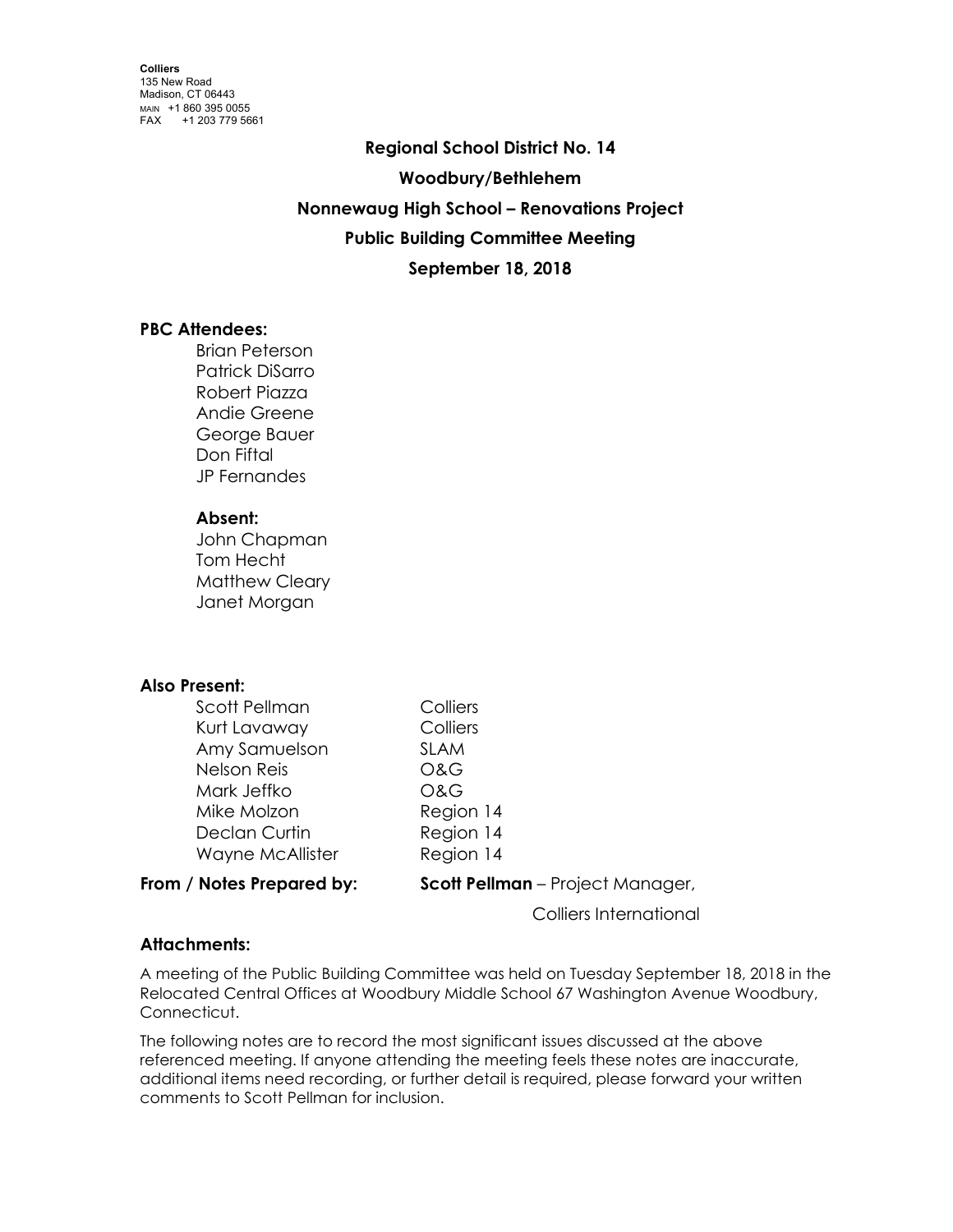- 1. Call to Order The meeting was called to order at 6:32pm.
- 2. Finance Report Wayne McAllister reported on the following:

Wayne McAllister reviewed the project funding and expenses incurred to date. The cash flow was going well until the district received a construction invoice for \$6,737, 059 this past month. There will be a negative impact by December without the influx of State reimbursement. The 4.8 million dollars State reimbursement is due in November and he expects to apply mid-November for another 4.5 million in reimbursement.

The past projects that were open have been closed out with the State.

George Bauer asked about the cash flow difference. Scott Pellman noted that the cash flow has been re-balanced and has been reviewed with O&G. The larger application for payment was due to the mechanical units that have been purchased and manufactured ready for installation. Nelson Reis stated that the abatement work and site work undertaken this summer along with the parking lot renovations helped the project but impacted the summer invoicing.

Wayne stated that even though the project is currently ahead on the original cash flow projections it will be reduced in the future. As long as we can manage the cash flow with the State we should be OK.

Don Fiftal asked about the negative cash flow and when it will impact the district. Wayne stated that it will only exist if the money does not come in from the State. Overall the project is approximately 45% complete.

Wayne noted that the district received a letter from the environmental engineer that addressed indoor air testing. Wayne stated that a cover letter to this document may provide more credibility prior to its release to the community if it came from the building committee. Scott Pellman will coordinate with John Chapman on the development of the cover letter to the community.

- 3. OPM Report Scott Pellman reported on the following:
	- **a.** Project Update Phase 2 –

**Information package -** All committee members should have received an electronic copy of information that will be discussed this evening. The information included Colliers field reports, Colliers contingency status report, O&G's application for payment #13, PCO's 60, 61, 62, 64 and 65 The finance subcommittee met last Thursday and reviewed payment application #13 along with the contingency status log and current project budget and PCO's. We did not have any additional contingency expenditures from last month's report but will be looking to approve the PCO's noted above which will be applied to either the Owners construction contingency and the O&G GMP contingency. To date the project has only expended approximately \$204,000 in contingency funds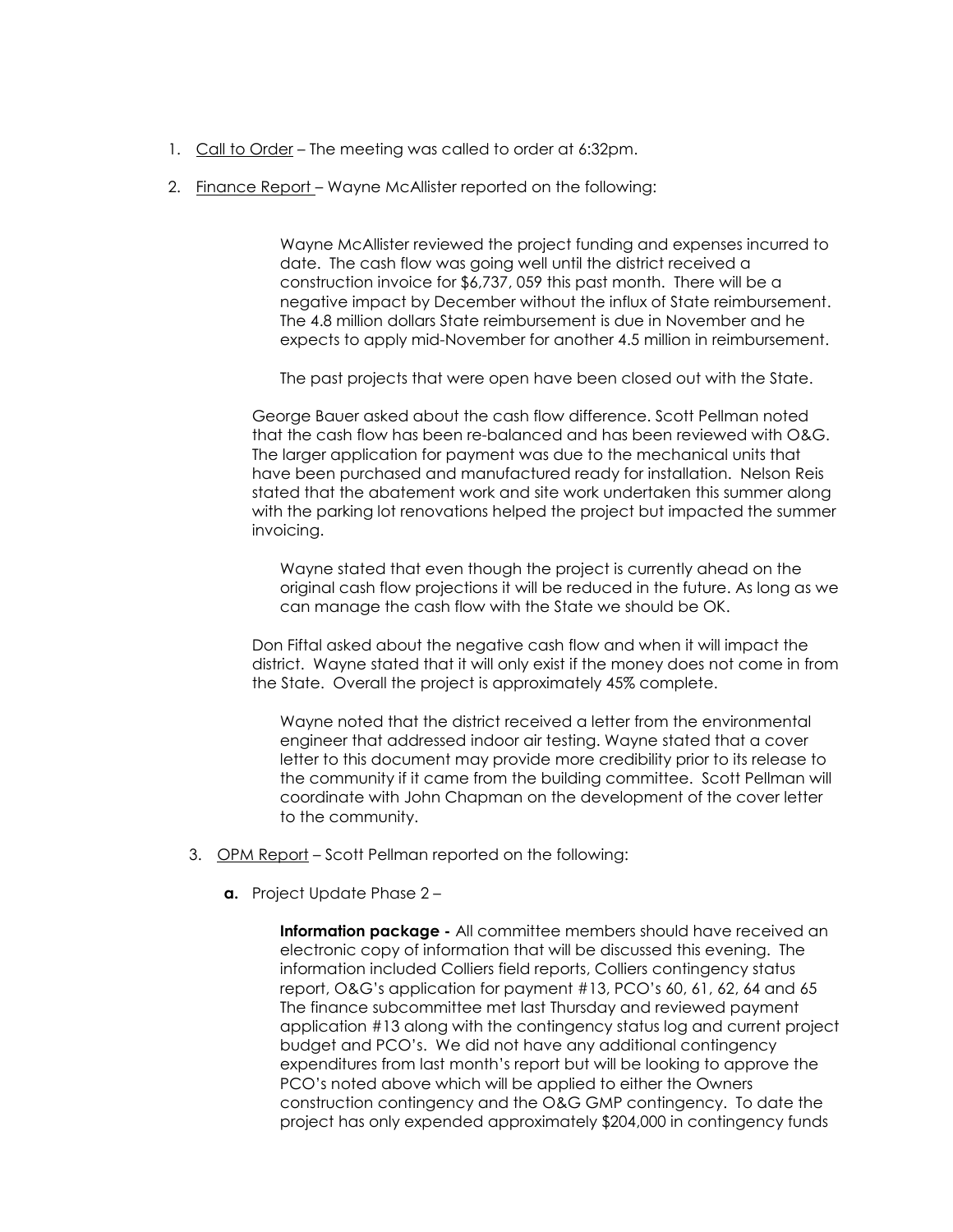with an additional \$336,117 identified as potential costs which is an increase of approximately \$55,000 over last month's report. Approximately \$30,000 of that increase is identified to be applied to the GMP contingency. The O&G report was not available at the time that the information package was provided and O&G will be presenting it tonight as part of their report.

**Project update** – The first day of school came right down to the wire and the Project continues to address issues on a daily basis. All of the temporary walls have been completed to separate the phase 3 construction areas from the student occupied areas. The older fire alarm panel has been constantly tripping which is an issue that is not project related but was an ongoing challenge prior to construction. O&G has directed the electrical contractor to switch over all of the existing FA devices onto the new panel which should significantly reduce or eliminate false calls. We are already starting to plan for the next construction phase which will transition into the new science wing in December. There was a temporary faculty lounge created due to the fact that those spaces originally anticipated to be completed before school started could not be completed.

**Furniture installation and donations.** – The majority of the new furniture has been delivered and installed for Phase 2. There are a few items including new picnic tables for the patio area which will be delivered in the next few weeks. A few of the flex conference rooms have been set up as temporary classrooms. Within your information package there was a final report of furniture donations. 670 pieces of used furniture were loaded into 4 shipping containers totaling 39,740 pounds. The donations are slated to go to Spanish Town Jamaica.

**b.** Review of PCO's for approval –

**PCO 060** - This PCO involves the removal and processing of the gravel from the student parking in order to eliminate large stones. The process was approved by the committee to proceed as hourly a not to exceed cost of \$21,687. The contractor utilized the full amount of the estimate. This cost would be applied to the Owners Construction contingency.

Nelson Reis stated it was tracked and they have all the signed tickets and back-up. The need for this hourly PCO was discussed at previous PBC meetings.

**PCO 061** – Is for temporary paving to accommodate the graduation ceremonies. The total cost is \$18,013 and would be applied to the O&G GMP contingency as this was a phasing requirement that was not captured during the bidding process.

Nelson Reis stated that additional fencing was also installed. The graduation coordination did not come up as a topic for discussion during pre-construction or it would have been added to the project. The work was tracked T&M and will be applied to the GMP contingency.

**PCO 062** – This PCO pertains to additional cleaning of common areas affected by construction activities prior to re-occupancy of the building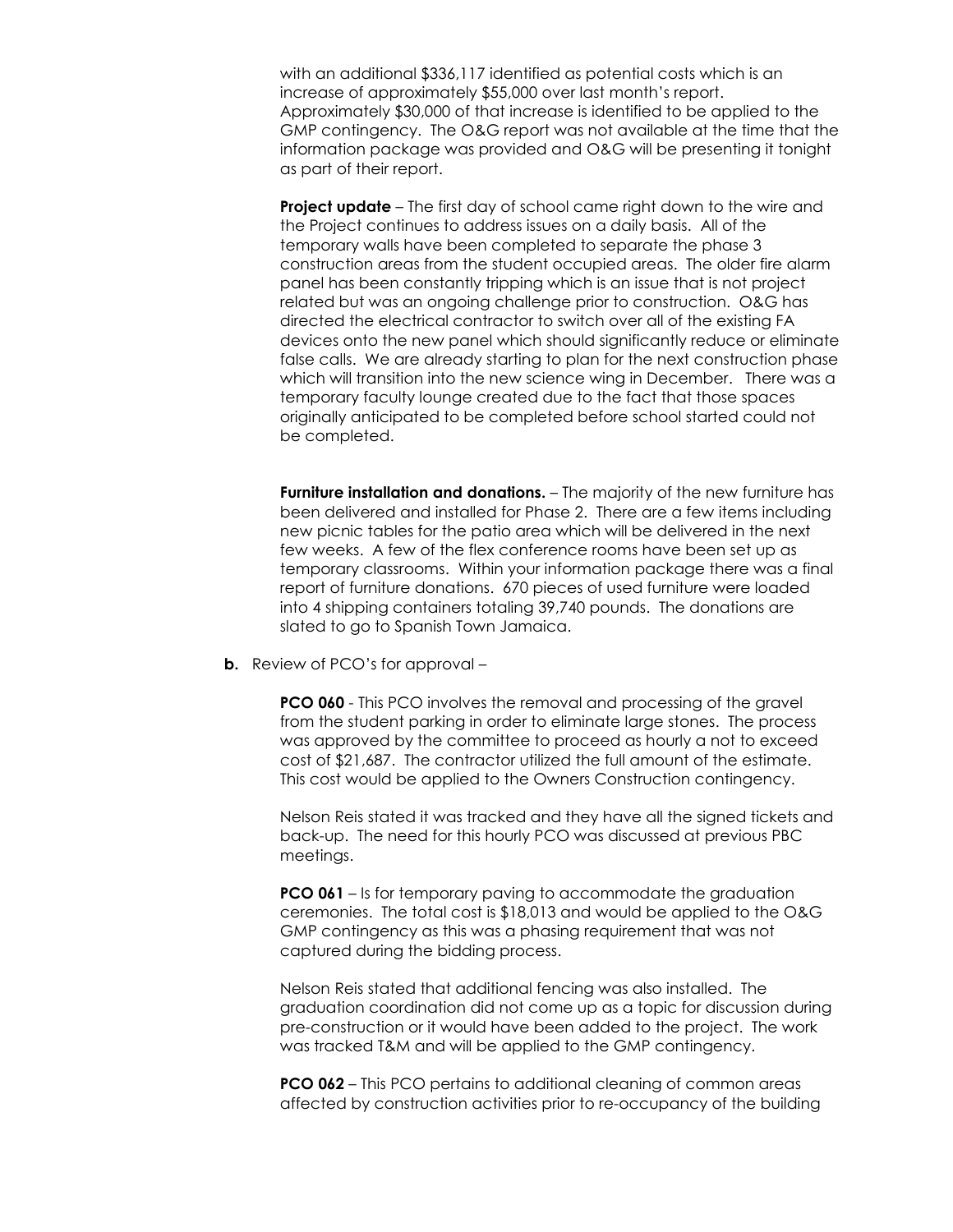for the fall semester. The total is \$15,603 and would be applied to the O&G GMP contingency.

Nelson Reis stated that the construction activities took over the whole site and building and the final cleaning contractor only cleans the finished areas so common areas needed to be cleaned because the extent of work was greater than the facility staff could complete. Certain areas required re-cleaning due to construction activities. This was a phasing issue that was applied T&M to the GMP contingency.

Patrick DiSarro asked about next summer – Nelson responded that this summer was very intrusive, next summer it will happen again.

JP Fernandes asked about allowances for cleaning – nelson responded for State reimbursement there were no allowance for cleaning. The state limits the number of allowances that can be included on a project. It was not figured as an allowance and as a phasing issue was something that needed to be done. If the construction effects finished areas in the future it will be addressed by the project or If a contractor causes an issue it would be a back charge to the contractor.

Kurt Lavaway stated that the contractor needs to protect completed work and are responsible for cleaning the areas they are working in.

**PCO 064** – During the demolition phase of the lower level it was discovered that the eastern foundation wall that forms storage rooms, toilets and the future health classroom was uninsulated and contained moldy gyp board. This PCO also included additional sheet rock repair in the kitchen and cafeteria areas. The work was performed and completed on a T&M basis in order to get the school open. The PCO totals \$29,266 which would be applied to the Owners contingency.

Nelson stated that as an example, above the ceiling in the kitchen there should have been a solid drywall partition up to the deck along with the corridor which were never completed in the previous project. It was basically repairs on a T&M basis and also included water damaged sheet rock due to the lack of insulation on the foundation wall. Now it's properly waterproofed and insulated.

**PCO 065** – This PCO was for electrical trenches in the boiler room for rerouting feeders that could not be located in the existing tunnels. The work was performed on a T&M basis totaling \$17,659 and would be applied to the Owners contingency.

Nelson stated that the existing tunnel dimensions would not allow the electrical feeders and sprinkler pipe to fit in the tunnels so the feeders were removed from the tunnels and placed in the celling system, however the corridor in the mechanical area required that the feeders be placed below the slab. Hand digging was required and tracked as T&M because a machine could not access the area for the work. This is the final portion of this change. The conduit and labor installation were included in the base bid.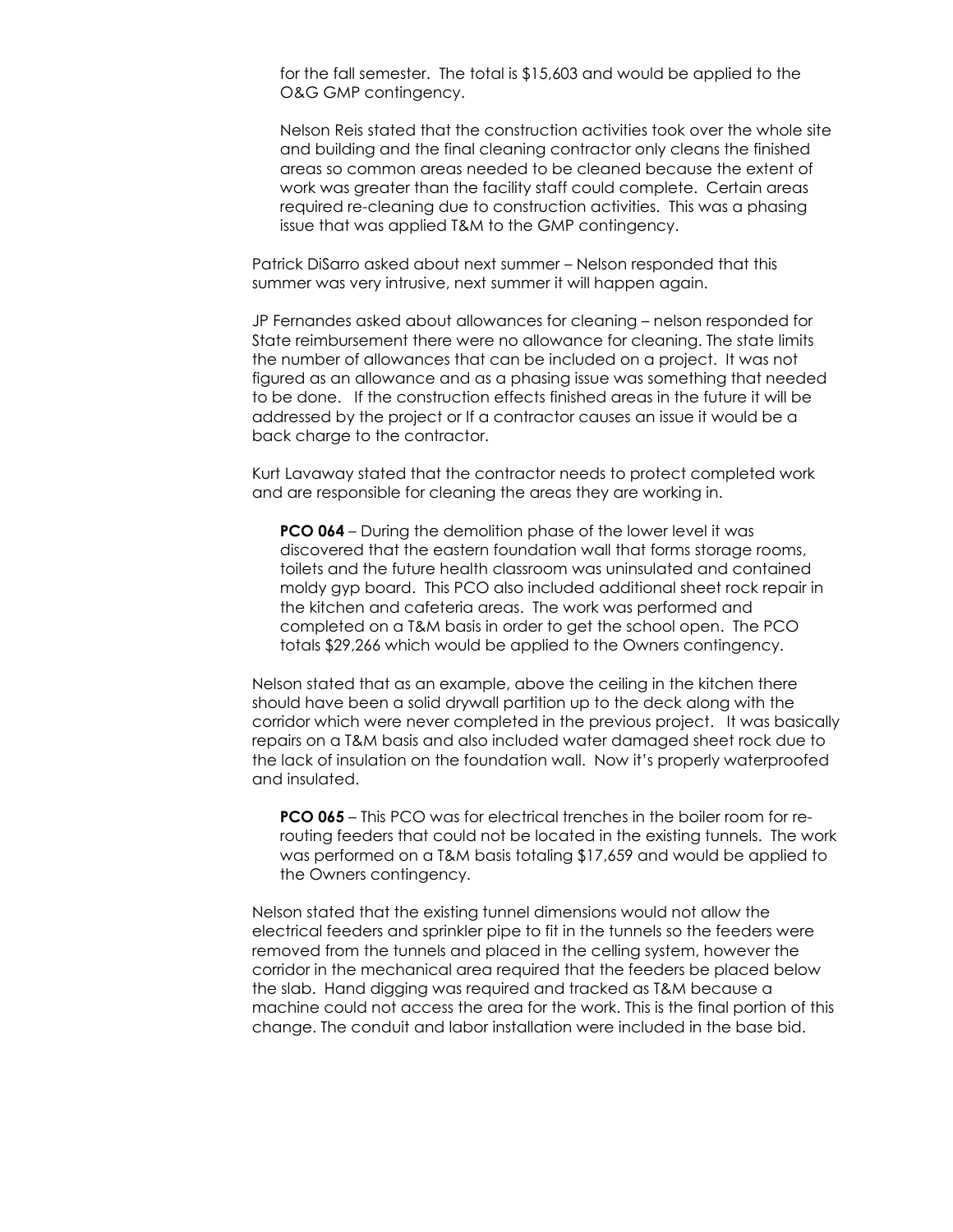**PCO – 060 J. P Fernandes made a motion that the public building committee approve PCO 060 dated 8/1/2018 for base improvements to the student parking in the amount of \$21,687. Seconded by Andie Greene - Discussions – All in favor – Unanimous**

**PCO – 061 J. P Fernandes made a motion that the public building committee approve PCO 061 dated 9/12/2018 for temporary paving for graduation ceremonies in the amount of \$18,013 to be taken from the O&G GMP contingency as a \$0 change order. Seconded by Andie Greene - Discussions – All in favor – Unanimous**

**PCO - 062 J. P Fernandes made a motion that the public building committee approve PCO 062 dated 9/12/2018 for additional cleaning services of common areas affected by construction prior to the start of the fall semester in the amount of \$15,603 to be taken from the O&G GMP contingency draw down as a \$0 change order. Seconded by Andie Greene - Discussions – All in favor – Unanimous**

**PCO – 064 J. P Fernandes made a motion that the public building committee approve PCO 064 dated 9/12/2018 for sheetrock repairs and insulation of the existing foundation wall in the lower level in the amount of \$29,266. Seconded by Andie Greene - Discussions – All in favor – Unanimous**

**PCO – 065 J. P Fernandes made a motion that the public building committee approve PCO 065 dated 9/12/2018 for excavation and backfill of electrical trenches within the boiler room in the amount of \$17,659. Seconded by Andie Greene - Discussions – All in favor – Unanimous**

**c.** Future Track Re-surfacing –

A final decision on the track resurfacing approach is required by November. Currently the project has accepted Alternate S1b.1 which would re-spray the track surface providing approximately 7 additional years of usage before replacement would be anticipated

JP Fernandes asked why we picked this option? It is believed that the minimum approach was selected because the committee was being cautious.

Andie Greene believes that the committee should not consider the middle option and should consider the milling and re-surfacing. Do we spend the money now or wait 7 years with only a re-spray and then the track would need to be replaced?

Kurt Lavaway noted that the middle option should work if the existing base was adequate.

Andie Greene stated that the milling approach would provide a better surface. Do we spend the \$237,700 now or wait and just re-spray?

Robert Piazza brought up his concern with the synthetic turf and issues in Oxford.

Andie Greene stated that studies show that there are no more injuries on grass than synthetic and kids typically wear the wrong shoes for synthetic surfaces which can contribute to injuries. Andie also noted a number of additional sports have been added since the school was built without adding any additional fields, only a practice field inside the track. We need to add a field but the synthetic provides flexibility.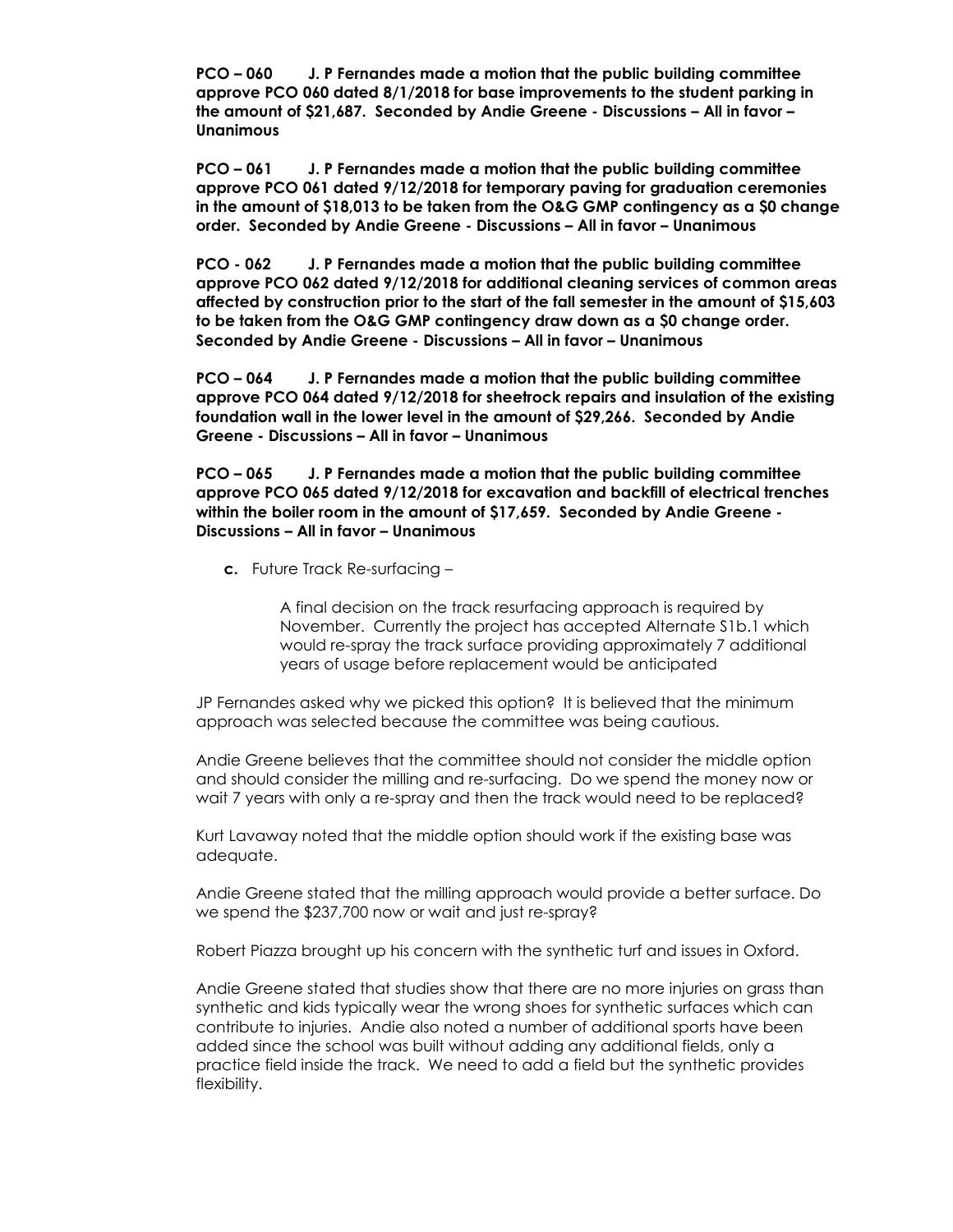Amy Samuelson stated that the field carpet will last 10 years. Andie Greene noted that you can get 12 years with proper maintenance.

Don Fiftal stated that the BOE would need to set up a fund for the eventual replacement cost in 10 years.

Kurt Lavaway recommended that the PBC put together a list of pros and cons. What would the likelihood be that the Town would approve future expenditures?

Amy Samuelson noted that the State will contribute  $\frac{1}{2}$  the rate for the track replacement approximately 22%. That needs to be included in the chart.

Robert Piazza asked about the exterior renovations – nelson reis responded that those renovations will take place next summer. We know where the cracks are and they are not anticipating additional issues. It was noted that 2/3 of the interior walls have been exposed to date so the potential for hidden issues is diminishing.

George Bauer would also like to review the numbers for the other fields. It was noted those numbers were on the contingency report. Colliers will create a list of the field renovation costs still to be acted upon.

Brian Peterson asked how the State would look at a 7-year spray, Amy Samuelson responded that the State is on board with the approach.

- 4. Architects progress update Amy Samuelson
	- **a. Phase 2 –** SLAMs report focuses on the site work. Amy noted that Declan was in attendance and that she thought there was a question about football goal posts. There are new posts for each field that include soccer goals. The stripping on the artificial field includes football, field hockey and soccer and mats to protect both sides of the track during football and soccer games. The width of the soccer field will have limited run off area. The stripping is sewn into the synthetic turf and is permanent. You could paint on other lines for another sport in the future.
- 5. Construction Manager Update Nelson Reis Project Manager
	- **a. Phase 2 – A** summary sheet was presented that showed phases and anticipated turn over periods for the remaining work. Nothing has changed from the anticipated completion dates. There is a summary of the potential work for the existing septic drywells. The project is doing well with expenditures of the CM allowances, 33% has been used for the 2<sup>nd</sup> shift superintendent, O&G is using the project engineer on second shift to limit expenditures. Heavy saw cutting needs to be done on the second shift along with corridor mechanicals and phase 2 punch list work. O&G anticipates under slab tunnel work where some of the contingency may be used. There have been no costs incurred for schedule acceleration. 14% of unknown abatement work has been used to date. Temporary power and consumption is at 17%. The project summary was reviewed for work completed over the past month. Faculty dining was temporarily relocated due to the existing intercom system and the intercom system will be coordinated for turnover in December.